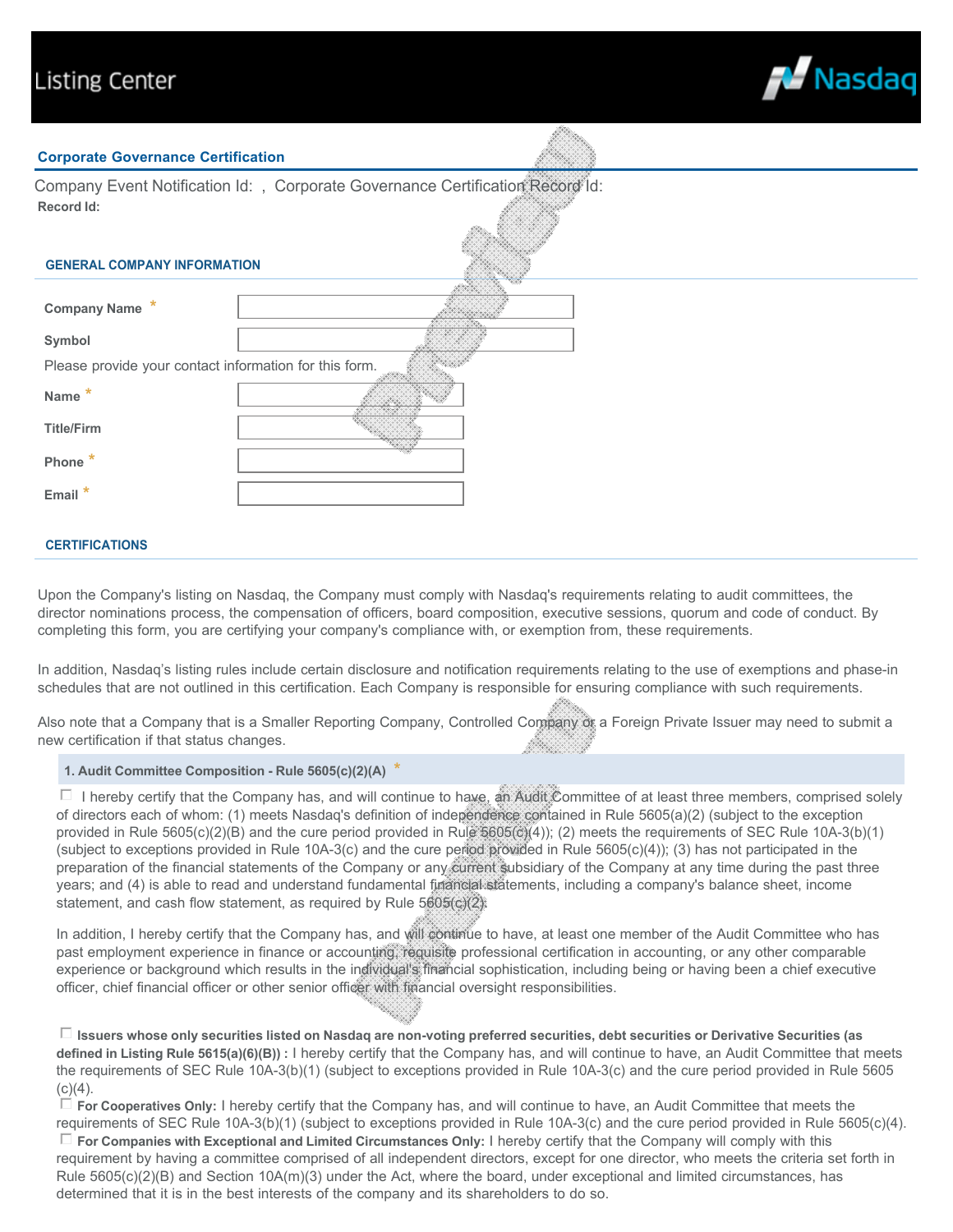$\Box$  For Initial Public Offerings, Spin-offs, or Companies Transferring from Another Market Only: I hereby certify that the Company is utilizing the phase-in provisions of Rule 5615(b) for the Audit Committee Composition requirement. In addition, I hereby certify that the Company will fully comply with this requirement as of the end of the phase-in period.

 $\Box$  For Foreign Private Issuers Only: I hereby certify that the Company is following home country practices in lieu of this requirement and has provided Nasdaq with a written statement from an independent counsel in the Company's home country certifying that the Company's practices are not prohibited by the home country laws. A company checking this box must still have an audit committee that satisfies Rule 5605(c)(3) and ensure that such audit committee members meet the independence requirement in Rule 5605(c)(2)  $(A)(ii)$ .

 $\Box$  For Asset Backed or Other Passive Issuers Only: I hereby certify that the Company is exempt from this requirement pursuant to Rule 5615(a)(1). an. 1999-1992

# **2. Audit Committee Charter - Rule 5605(c)(1)** *\**

 $\Box$  I hereby certify that the Company has adopted a formal written Audit Committee charter specifying the items enumerated in Rule 5605(c)(1), and that the Audit Committee will review and assess the adequacy of the charter on an annual basis.

 $\Box$  For Foreign Private Issuers Only: I hereby certify that the Company is following home country practices in lieu of this requirement and has provided Nasdaq with a written statement from an independent counsel in the Company's home country certifying that the Company's practices are not prohibited by the home country laws.

 $\Box$  For Limited Partnerships Only: I hereby certify that the Company is exempt from this requirement as a limited partnership.

gfedc **For Asset Backed or Other Passive Issuers Only:** I hereby certify that the Company is exempt from this requirement pursuant to Rule 5615(a)(1).

gfedc **Issuers whose only securities listed on Nasdaq are non-voting preferred securities, debt securities or Derivative Securities (as defined in Listing Rule 5615(a)(6)(B)):** I hereby certify that the Company is exempt from this requirement pursuant to Rule 5615(a)(6).

# **3. Independent Director Oversight of Director Nominations - Rule 5605(e)(1)** *\**

 $\Box$  I hereby certify that the Company complies with Rule 5605(e)(1), which requires independent director involvement in the selection of director nominees, by having a Nominations Committee comprised solely of independent directors.

 $\Box$  I hereby certify that the Company complies with Rule 5605(e)(1), which requires independent director involvement in the selection of director nominees, by having director nominees selected or recommended by a majority of its independent directors meeting in executive session.

 $\Box$  For Companies with Exceptional and Limited Circumstances Only: I hereby certify that the Company will comply with this requirement by having a committee comprised of all independent directors, except for one director where the board, under exceptional and limited circumstances, has determined that it is in the best interests of the company and its shareholders to do so.

gfedc **For Initial Public Offerings, Spin-offs, and Companies Emerging from Bankruptcy or Transferring from Another Market Only:** I hereby certify that the Company is utilizing the phase-in provisions of Rule 5615(b) for the Director Nominations Process requirement. In addition, I hereby certify that the Company will fully comply with this requirement as of the end of the phase-in period.

gfedc **For Companies that in the Last Year Ceased to be a Controlled Company:** I hereby certify that the Company is utilizing the phase-in provisions of Rule 5615(c) for the nominating committee composition requirement.

gfedc **For Controlled Companies Only:** I hereby certify that the Company is exempt from this requirement as a Controlled Company.

 $\Box$  For Foreign Private Issuers Only: I hereby certify that the Company is following home country practices in lieu of this requirement and has provided Nasdaq with a written statement from an independent counsel in the Company's home country certifying that the Company's practices are not prohibited by the home country laws.

□ **For Companies with Pre-Existing Agreements Only:** I hereby certify that the Company is subject to a binding obligation that was in effect prior to November 4, 2003 that requires a director nomination structure inconsistent with Rule 5605(e)(1). Pursuant to Rule 5605 (e)(5), such a company is not required to comply with the nomination requirements.

 $\Box$  For Limited Partnerships Only: I hereby certify that the Company is exempt from this requirement as a limited partnership.

gfedc **For Management Investment Companies Only:** I hereby certify that the Company is exempt from this requirement as a management investment company registered under the Investment Company Act of 1940.

gfedc **For Asset Backed or Other Passive Issuers Only:** I hereby certify that the Company is exempt from this requirement pursuant to Rule 5615(a)(1).

gfedc **For Cooperatives Only:** I hereby certify that the Company is exempt from this requirement as a cooperative.

 $\Box$  Issuers whose only securities listed on Nasdaq are non-voting preferred securities, debt securities or Derivative Securities (as **defined in Listing Rule 5615(a)(6)(B)):** I hereby certify that the Company is exempt from this requirement pursuant to Rule 5615(a)(6).

### **4. Nominations Committee Charter or Board Resolution - Rule 5605(e)(2)** *\**

 $\Box$  I hereby certify that the Company complies with Rule 5605(e)(2), which requires companies to adopt a formal written charter or board resolution, as applicable, addressing the nominations process and such related matters as may be required under the federal securities laws.

gfedc **For Controlled Companies Only:** I hereby certify that the Company is exempt from this requirement as a Controlled Company.

gfedc **For Foreign Private Issuers Only:** I hereby certify that the Company is following home country practices in lieu of this requirement and has provided Nasdaq with a written statement from an independent counsel in the Company's home country certifying that the Company's practices are not prohibited by the home country laws.

gfedc **For Companies with Pre-Existing Agreements Only:** I hereby certify that the Company is subject to a binding obligation that was in effect prior to November 4, 2003 that requires a director nomination structure inconsistent with Rule 5605(e)(1). Pursuant to Rule 5605 (e)(5), such a company is not required to comply with the nomination requirements.

 $\Box$  For Limited Partnerships Only: I hereby certify that the Company is exempt from this requirement as a limited partnership.

 $\Box$  For Management Investment Companies Only: I hereby certify that the Company is exempt from this requirement as a management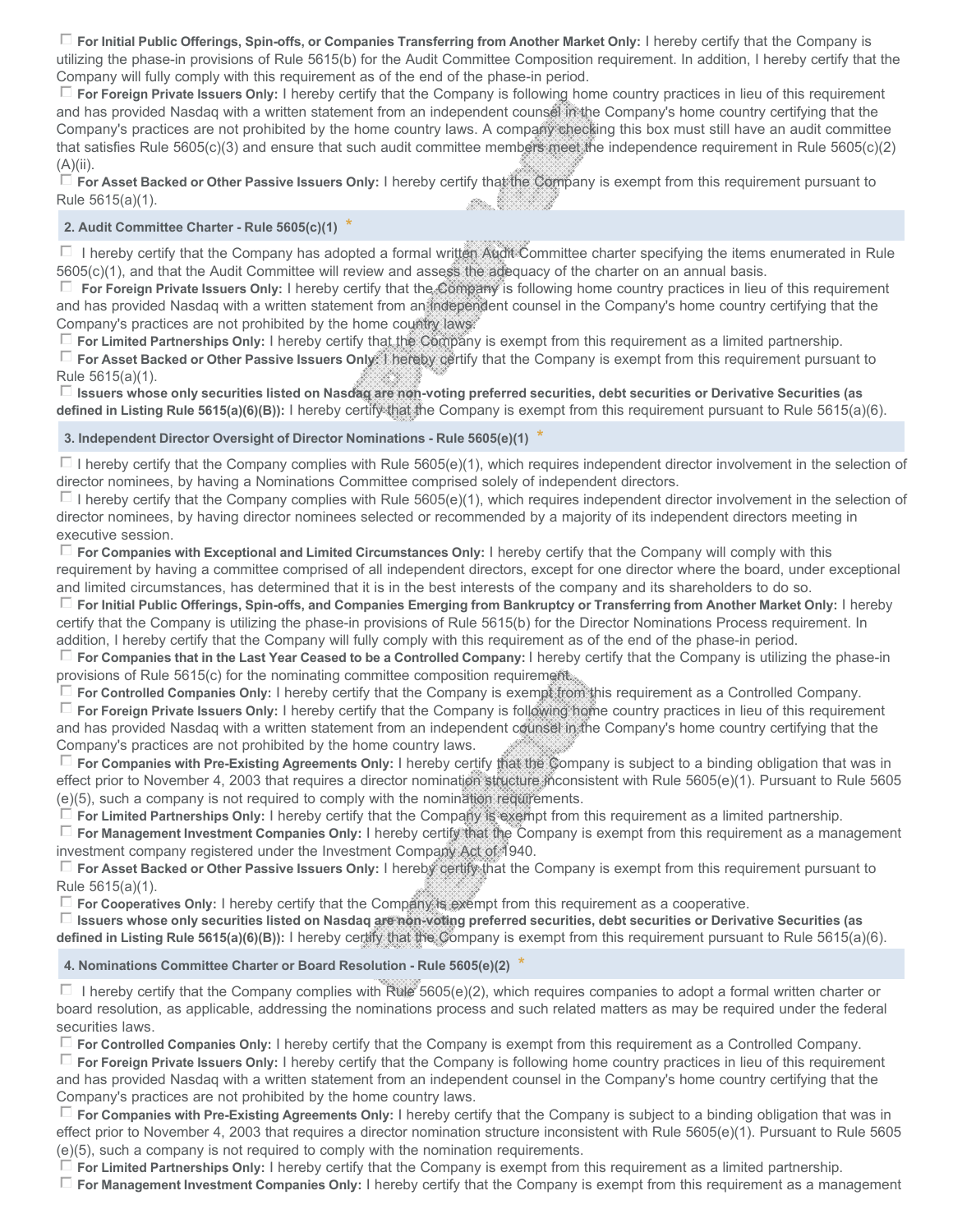investment company registered under the Investment Company Act of 1940.

gfedc **For Asset Backed or Other Passive Issuers Only:** I hereby certify that the Company is exempt from this requirement pursuant to Rule 5615(a)(1).

gfedc **For Cooperatives Only:** I hereby certify that the Company is exempt from this requirement as a cooperative.

 $\Box$  Issuers whose only securities listed on Nasdaq are non-voting preferred securities, debt securities or Derivative Securities (as **defined in Listing Rule 5615(a)(6)(B)):** I hereby certify that the Company is exempt from this requirement pursuant to Rule 5615(a)(6).

# **5A. Compensation Committee Charter – Rule 5605(d)(1)** *\**

 $\Box$  I hereby certify that the Company has adopted a formal written compensation committee charter specifying the items enumerated in Rule 5605(d)(1), and that the compensation committee will review and reassess the adequacy of the charter on an annual basis. **F** For Smaller Reporting Companies Only: I hereby certify that the Company is a Smaller Reporting Company and has adopted a

formal written compensation committee charter or board resolution specifying the items enumerated in Rule 5605(d)(1)(A)-(C). gfedc **For Foreign Private Issuers Only:** I hereby certify that the Company is following home country practices in lieu of this requirement and has provided Nasdaq with a written statement from an independent counsel in the Company's home country certifying that the Company's practices are not prohibited by the home country laws.

gfedc **For Controlled Companies Only:** I hereby certify that the Company is exempt from this requirement as a Controlled Company.

 $\Box$  For Limited Partnerships Only: I hereby certify that the Company is exempt from this requirement as a limited partnership.

**For Management Investment Companies Only: I** hereby certify that the Company is exempt from this requirement as a management investment company registered under the Investment Company Act of 1940.

gfedc **For Asset Backed or Other Passive Issuers Only:** I hereby certify that the Company is exempt from this requirement pursuant to Rule 5615(a)(1).

gfedc **For Cooperatives Only:** I hereby certify that the Company is exempt from this requirement as a cooperative.

 $\Box$  Issuers whose only securities listed on Nasdaq are non-voting preferred securities, debt securities or Derivative Securities (as **defined in Listing Rule 5615(a)(6)(B)):** I hereby certify that the Company is exempt from this requirement pursuant to Rule 5615(a)(6).

### **5B. Compensation Committee Composition – Rule 5605(d)(2)** *\**

 $\Box$  I hereby certify that the Company has, and will continue to have, a compensation committee of at least two members. Each compensation committee member is an Independent Director as defined under Rule 5605(a)(2). In addition, in affirmatively determining the independence of any director who will serve on the compensation committee, the board of directors has considered, and will continue to consider, all factors specifically relevant to determining whether a director has a relationship to the Company which is material to that director's ability to be independent from management in connection with the duties of a compensation committee member, including, but not limited to:

(i) the source of compensation of such director, including any consulting, advisory or other compensatory fee paid by the Company to such director; and

(ii) whether such director is affiliated with the Company, a subsidiary of the Company or an affiliate of a subsidiary of the Company.

gfedc **For Smaller Reporting Companies:** I hereby certify that the Company is a Smaller Reporting Company and has, and will continue to have, a compensation committee of at least two members. Each compensation committee member is an Independent Director as defined under Rule 5605(a)(2).

□ For Companies with Exceptional and Limited Circumstances Only (including Smaller Reporting Companies): I hereby certify that the Company has a compensation committee comprised of at least three members and is relying on the exception in Rule 5605(d)(2)(B) for one director where the board, under exceptional and limited circumstances, has determined that it is in the best interests of the Company and its Shareholders to do so.

gfedc **For Companies that in the Last Year Completed an Initial Public Offering or Spin-Off, Emerged from Bankruptcy, Transferred from Another Market or Ceased to be a Smaller Reporting Company:** I hereby certify that the Company is utilizing the phase-in provisions of Rule 5615(b) for the compensation committee composition requirement.

gfedc **For Companies that in the Last Year Ceased to be a Controlled Company:** I hereby certify that the Company is utilizing the phase-in provisions of Rule 5615(c) for the compensation committee composition requirement.

gfedc **For Controlled Companies Only:** I hereby certify that the Company is exempt from this requirement as a Controlled Company.

gfedc **For Foreign Private Issuers Only:** I hereby certify that the Company is following home country practices in lieu of this requirement and has provided Nasdaq with a written statement from an independent counsel in the Company's home country certifying that the Company's practices are not prohibited by the home country laws.

gfedc **For Limited Partnerships Only:** I hereby certify that the Company is exempt from this requirement as a limited partnership.

gfedc **For Management Investment Companies Only:** I hereby certify that the Company is exempt from this requirement as a management investment company registered under the Investment Company Act of 1940.

gfedc **For Asset Backed or Other Passive Issuers Only:** I hereby certify that the Company is exempt from this requirement pursuant to Rule 5615(a)(1).

gfedc **For Cooperatives Only:** I hereby certify that the Company is exempt from this requirement as a cooperative.

 $\Box$  Issuers whose only securities listed on Nasdaq are non-voting preferred securities, debt securities or Derivative Securities (as **defined in Listing Rule 5615(a)(6)(B)):** I hereby certify that the Company is exempt from this requirement pursuant to Rule 5615(a)(6).

### **6. Independent Directors - Rule 5605(b)(1)** *\**

 $\Box$  I hereby certify that the Company's board of directors is comprised of a majority of independent directors as required by Rule 5605  $(b)(1)$ .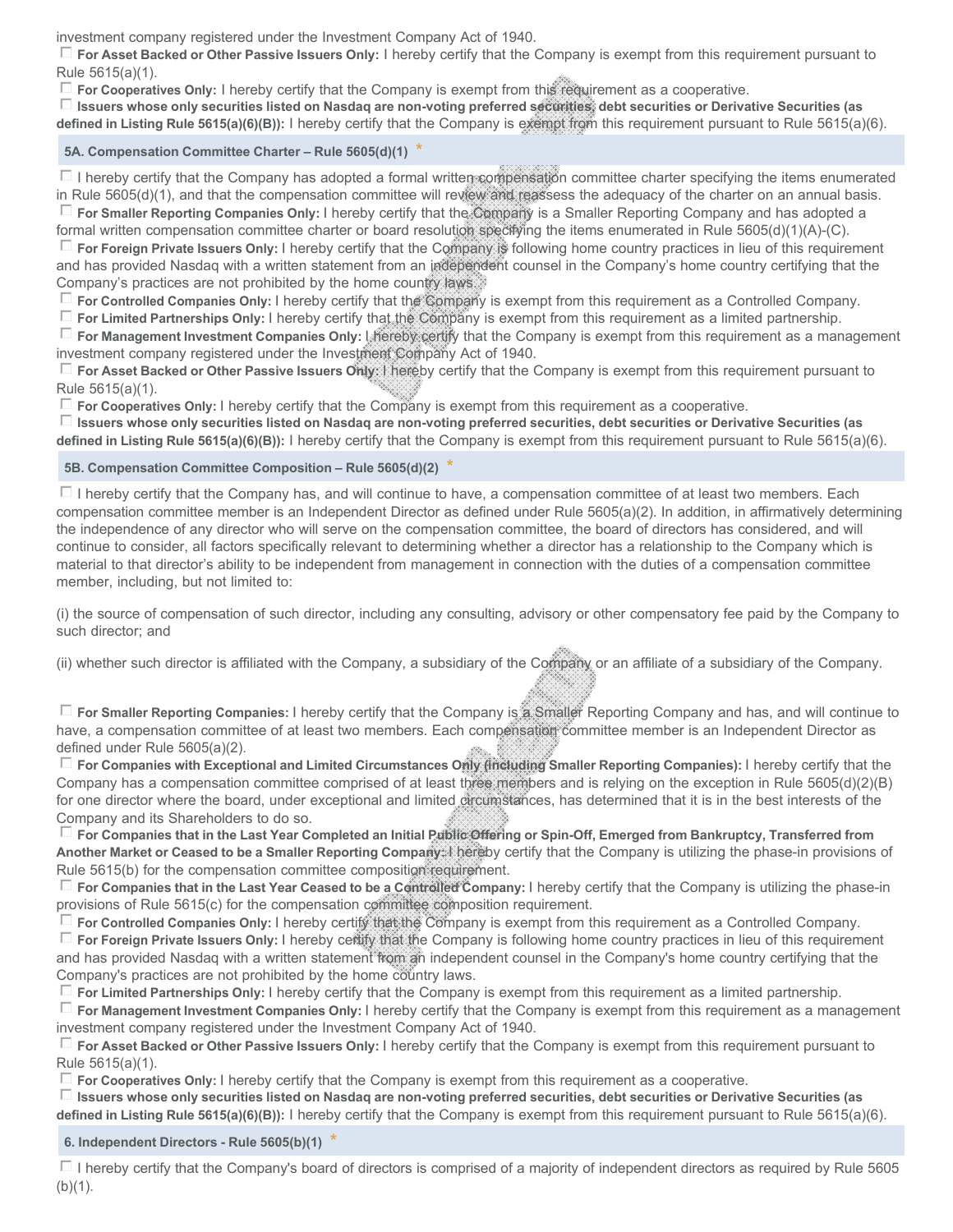$\Box$  For Initial Public Offerings, Spin-offs, and Companies Emerging from Bankruptcy or Transferring from Another Market Only: I hereby certify that the Company is utilizing the phase-in provisions of Rule 5615(b) for the Majority Independent Director requirement. In addition, I hereby certify that the Company will fully comply with this requirement as of the end of the phase-in period.

gfedc **For Companies that in the Last Year Ceased to be a Controlled Company:** I hereby certify that the Company is utilizing the phase-in provisions of Rule 5615(c) for the Majority Independent Board requirement.

 $\Box$  For Controlled Companies Only: I hereby certify that the Company is exempt from this requirement as a Controlled Company.

**F** For Foreign Private Issuers Only: I hereby certify that the Company is following home country practices in lieu of this requirement and has provided Nasdaq with a written statement from an independent counsel in the Company's home country certifying that the Company's practices are not prohibited by the home country laws.

gfedc **For Limited Partnerships Only:** I hereby certify that the Company is exempt from this requirement as a limited partnership.

gfedc **For Management Investment Companies Only:** I hereby certify that the Company is exempt from this requirement as a management investment company registered under the investment company Act of 1940.

gfedc **For Asset Backed or Other Passive Issuers Only:** I hereby certify that the Company is exempt from this requirement pursuant to Rule 5615(a)(1).

 $\square$  For Cooperatives Only: I hereby certify that the Company is exempt from this requirement as a cooperative.

gfedc **Issuers whose only securities listed on Nasdaq are non-voting preferred securities, debt securities or Derivative Securities (as defined in Listing Rule 5615(a)(6)(B)):** I hereby certify that the Company is exempt from this requirement pursuant to Rule 5615(a)(6).

### **7.Executive Sessions - Rule 5605(b)(2)** *\**

 $\square$  I hereby certify that the Company will have regularly scheduled meetings at which only independent directors present ("executive sessions"), as required by Rule 5605(b)(2).

 $\Box$  For Foreign Private Issuers Only: I hereby certify that the Company is following home country practices in lieu of this requirement and has provided Nasdaq with a written statement from an independent counsel in the Company's home country certifying that the Company's practices are not prohibited by the home country laws.

gfedc **For Limited Partnerships Only:** I hereby certify that the Company is exempt from this requirement as a limited partnership.

gfedc **For Management Investment Companies Only:** I hereby certify that the Company is exempt from this requirement as a management investment company registered under the investment company Act of 1940.

gfedc **For Asset Backed or Other Passive Issuers Only:** I hereby certify that the Company is exempt from this requirement pursuant to Rule 5615(a)(1).

 $\Box$  For Cooperatives Only: I hereby certify that the Company is exempt from this requirement as a cooperative.

 $\Box$  Issuers whose only securities listed on Nasdaq are non-voting preferred securities, debt securities or Derivative Securities (as **defined in Listing Rule 5615(a)(6)(B)):** I hereby certify that the Company is exempt from this requirement pursuant to Rule 5615(a)(6).

# **8.Quorum - Rule 5620(c)** *\**

 $\Box$  I hereby certify that the Company's by-laws provide for a quorum of at least 33 1/3 percent of the outstanding shares of the Company's common voting stock, as required by Rule 5620(c).

 $\Box$  For Foreign Private Issuers Only: I hereby certify that the Company is following home country practices in lieu of this requirement and has provided Nasdaq with a written statement from an independent counsel in the Company's home country certifying that the Company's practices are not prohibited by the home country laws.

□ **For Limited Partnerships Only:** I hereby certify that the Company is exempt from this requirement as a limited partnership but that in the event that a meeting of limited partners is required the quorum for such meeting shall not be less than 33-1/3 percent of the limited partnership interests outstanding. an an

### **9.Code of Conduct - Rule 5610** *\**

 $\Box$  I hereby certify that the Company has adopted one or more codes of conduct applicable to all directors, officers and employees, and that such codes are publicly available, as required by Rule 5610.

gfedc **For Foreign Private Issuers Only:** I hereby certify that the Company is following home country practices in lieu of this requirement and has provided Nasdaq with a written statement from an independent counsel in the Company's home country certifying that the Company's practices are not prohibited by the home country laws.

gfedc **For Limited Partnerships Only:** I hereby certify that the Company is exempt from this requirement as a limited partnership.

**For Management Investment Companies Only:** hereby certify that the Company is exempt from this requirement as a management investment company registered under the investment company Act of 1940.

gfedc **For Asset Backed or Other Passive Issuers Only:** I hereby certify that the Company is exempt from this requirement pursuant to Rule 5615(a)(1).

 $\Box$  Issuers whose only securities listed on Nasdaq are non-voting preferred securities, debt securities or Derivative Securities (as **defined in Listing Rule 5615(a)(6)(B)):** I hereby certify that the Company is exempt from this requirement pursuant to Rule 5615(a)(6).

### **10.DRS Eligibility Requirement - Rule 5255** *\**

 $\Box$  I hereby certify that the Company's securities are eligible for a Direct Registration Program operated by a clearing agency registered under Section 17A of the Exchange Act, as required by Rule 5210 and Rule 5255.

 $\Box$  For Foreign Issuers Only: I hereby certify that the Company is a foreign issuer, as defined under Rule 3b-4 under the Securities Exchange Act of 1934, and has provided Nasdaq with a written statement from an independent counsel in the Company's home country certifying that a law or regulation in the Company's home country prohibits compliance with this requirement.

gfedc **For Companies whose Securities are Book Entry Only:** I hereby certify that the Company is exempt from this requirement because the Company's securities are book entry only.

gfedc **For Foreign Private Issuers Only:** Check here if the Company is following home country practices in lieu of this requirement and has